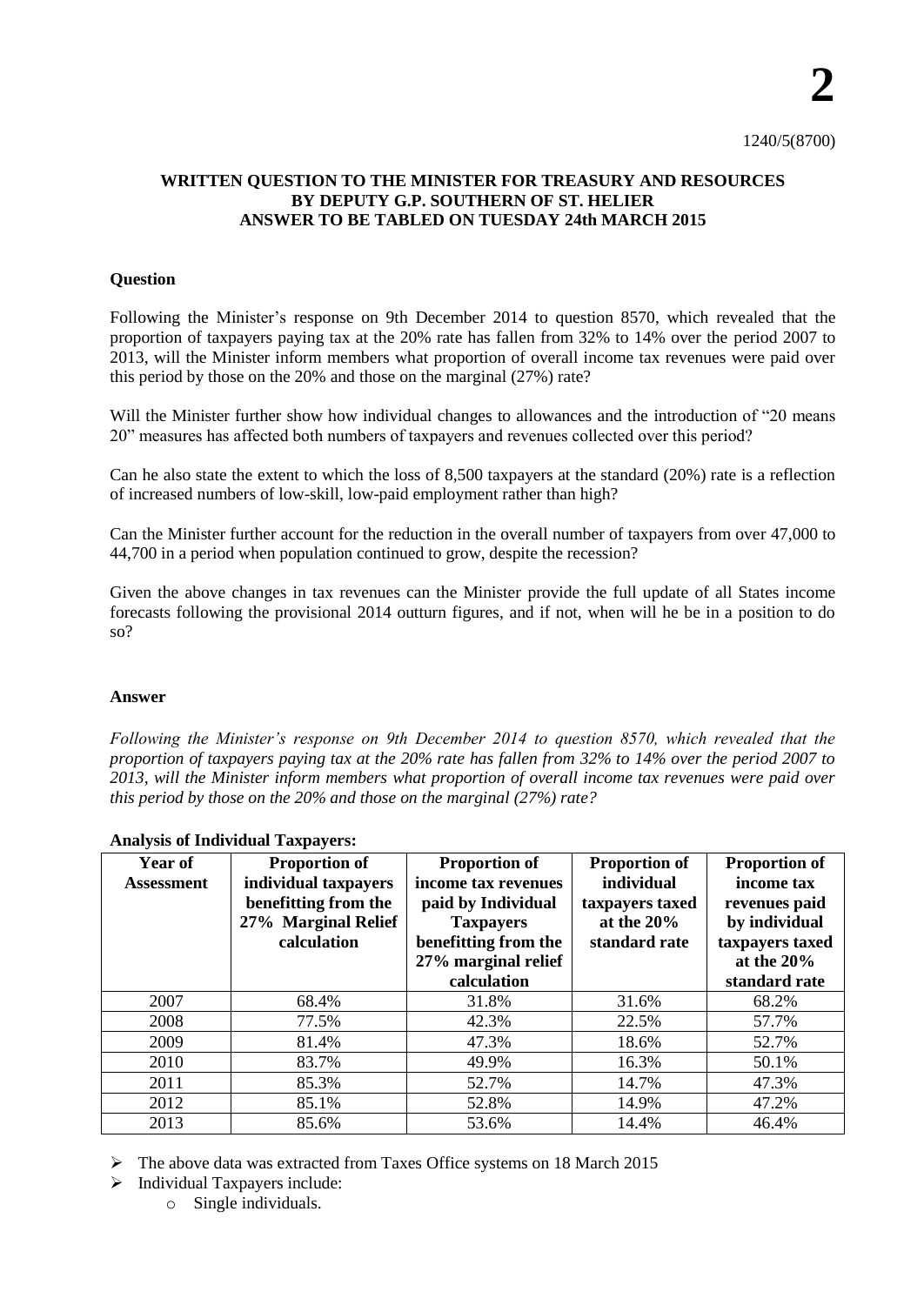- o Married couples / civil partnerships that have not opted for separate assessments (these count as one taxpayer)
- o Married couples / civil partnerships that have opted for separate assessments (these count as two taxpayers)

# *Will the Minister further show how individual changes to allowances and the introduction of "20 means 20" measures has affected both numbers of taxpayers and revenues collected over this period?*

'20 means 20' involved the gradual withdrawal of certain tax allowances from taxpayers with higher incomes between 2007 and 2011. This did not affect the total number of taxpayers.

There were almost 15,000 taxpayers (standard rate taxpayers) who would have been affected by'20 means 20' in 2007, the first year in which the withdrawal of allowances commenced. A significant number of these taxpayers switched from being standard rate taxpayers to being marginal rate taxpayers (from which point they kept their allowances and deductions) between 2007 and 2011. These movements are outlined in the answer to question 8570 (and repeated above).

'20 means 20', bearing in mind the compensating increases in the exemption thresholds at the same time, aimed to increase the amount of income tax revenue collected by about £10m by 2012. (Budget 2007)

# *Can he also state the extent to which the loss of 8,500 taxpayers at the standard (20%) rate is a reflection of increased numbers of low-skill, low-paid employment rather than high?*

The movement of taxpayers between the standard rate (with few allowances) to the marginal rate (with a broader range of allowances and deductions) was mainly due to '20 means 20' and to a lesser extent the annual increases in the exemption thresholds. (See **Appendix A** for an illustration of a taxpayer transitioning from paying tax at the standard rate to becoming a taxpayer that benefits from marginal relief).

Changes in the number of people employed or the mix of employment between 2007 and 2013 have been much less significant. Total employment increased by 1,180 over this period, with growth concentrated in sectors of the economy where average earnings are close to the average (as measured by the median) for the economy as a whole such as private education and health, other services and computer related activities. These trends in employment are likely to have increased the number of marginal rate taxpayers and not had a significant effect on the number of standard rate taxpayers.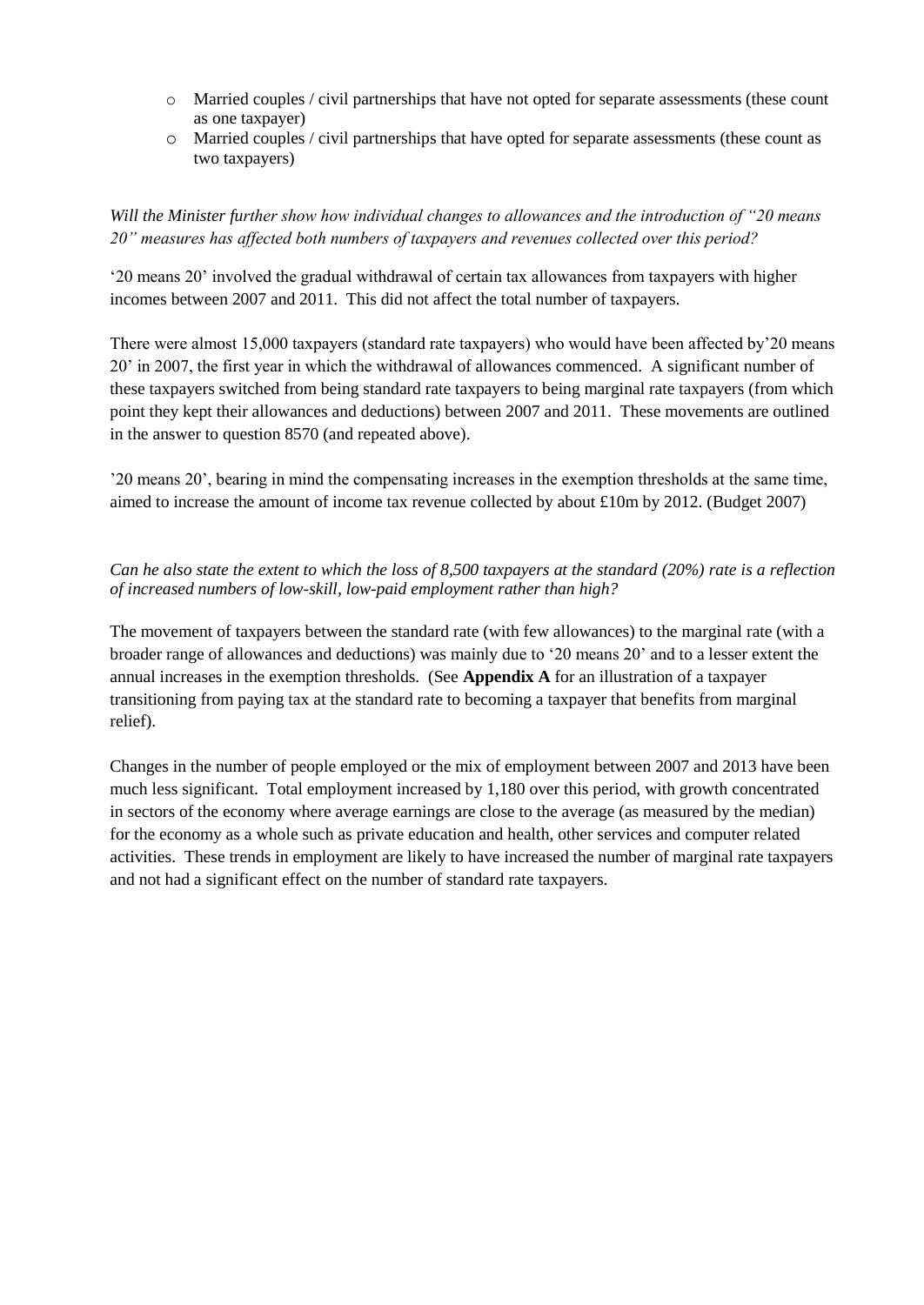*Can the Minister further account for the reduction in the overall number of taxpayers from over 47,000 to 44,700 in a period when population continued to grow, despite the recession?*

For the avoidance of doubt in answering this question and question 8570 an individual taxpayer is an individual or married couple/civil partnership who has a positive liability in Jersey for the tax year based on their income, allowances and deductions.

Single persons and married couples/civil partnerships that have not opted for separate assessment are counted as one individual taxpayer. Married couples/civil partnerships that have opted for separate assessment will count as two individual taxpayers.

The total number of people paying income tax is affected by many factors, the most important being:

- How fast incomes are increasing (typically earnings but also pensions and investment income, for example).
- How fast the exemption thresholds are increasing.
- Changes in the number of employed people and those earning income. The number of employed people increased in 2008 and remained broadly flat thereafter.

In 2008, 2009, 2012 and 2013, the exemption threshold increases were 6.5%, 5%, 4.5% and 3.0% respectively, which were higher than earnings growth in each year. This would have meant that some taxpayers with a small tax liability in the previous year became "non-taxpayers", dropping out of the income taxpayer number totals in these years.

In 2007, 2010 and 2011, the exemption threshold increases were 2.5%, 0% and 1.1% respectively, which were less than earnings growth in each year. In these years, taxpayers with small tax liabilities were less likely to become non-taxpayers because their incomes were more likely to increase in line with (or above) the increase in the exemption thresholds.

In 2008 (and 2011) the number of income taxpayers increased slightly. The increases in employment in these years would have contributed to this, alongside the income and exemption threshold effects described above. Similarly, in the years when employment fell slightly it is likely to have put downward pressure on the number of tax payers.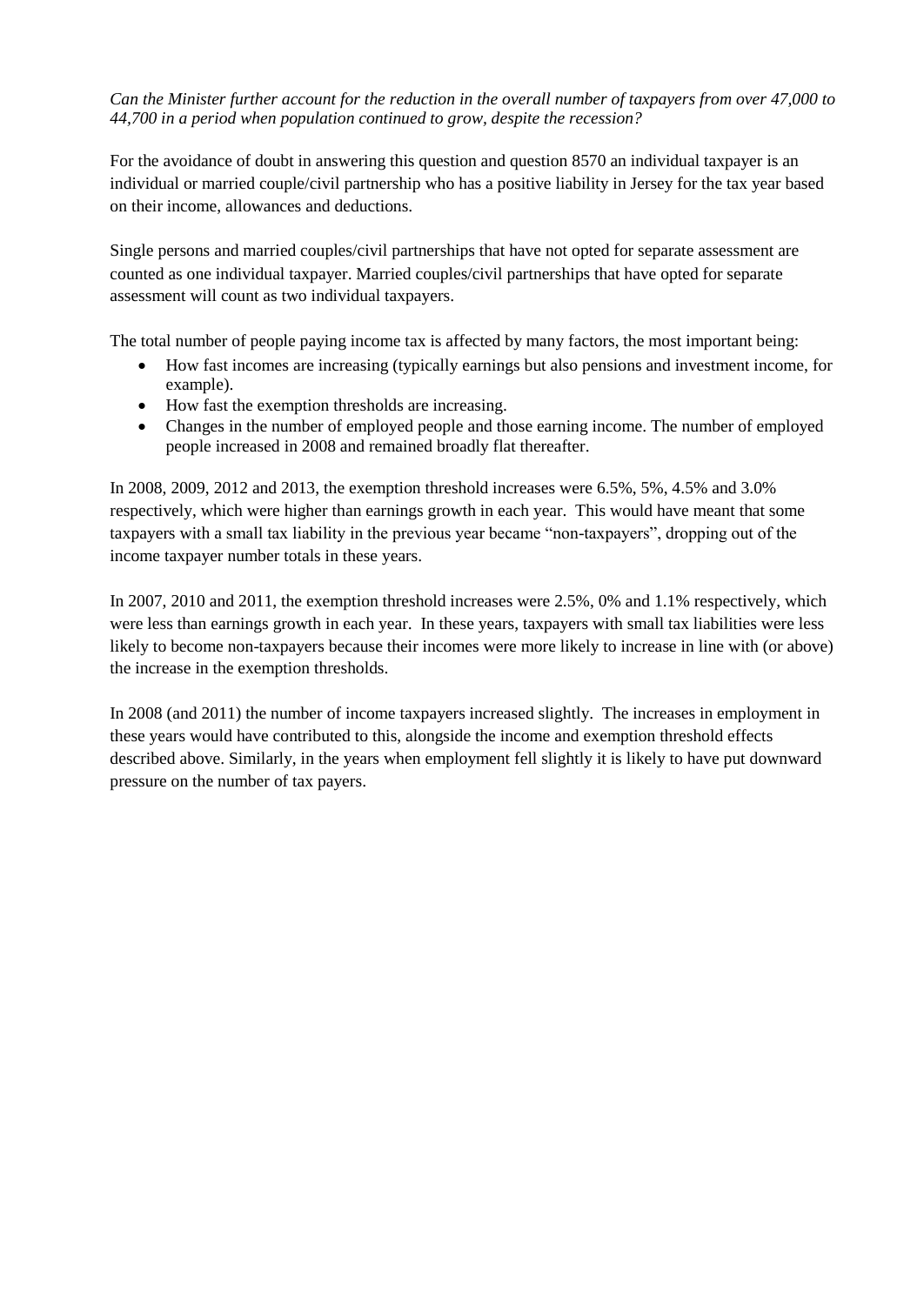

**Total employment and number of income taxpayers (with a tax liability) 2007-2013**

|                               | Percentage increase on previous year |  |  |  |  |                                    |  |  |
|-------------------------------|--------------------------------------|--|--|--|--|------------------------------------|--|--|
| Year of assessment            | 2007                                 |  |  |  |  | 2008 2009 2010 2011 2012 2013      |  |  |
| Exemption threshold increases |                                      |  |  |  |  | 2.5% 6.5% 5.0% 0.0% 1.1% 4.5% 3.0% |  |  |

*Given the above changes in tax revenues can the Minister provide the full update of all States income forecasts following the provisional 2014 outturn figures, and if not, when will he be in a position to do so?*

Although provisional outturn data for 2014 has been received it is still subject to audit. The Income Forecasting Group (IFG) are reviewing the 2014 outturn, as part of a range of relevant data, as they prepare their recommendation for future States Income forecasts that will be used in the MTFP 2016- 2019. The Minister is therefore not in a position to be able to elaborate on these draft forecasts but will do so as soon as he is satisfied that they have been fully validated.